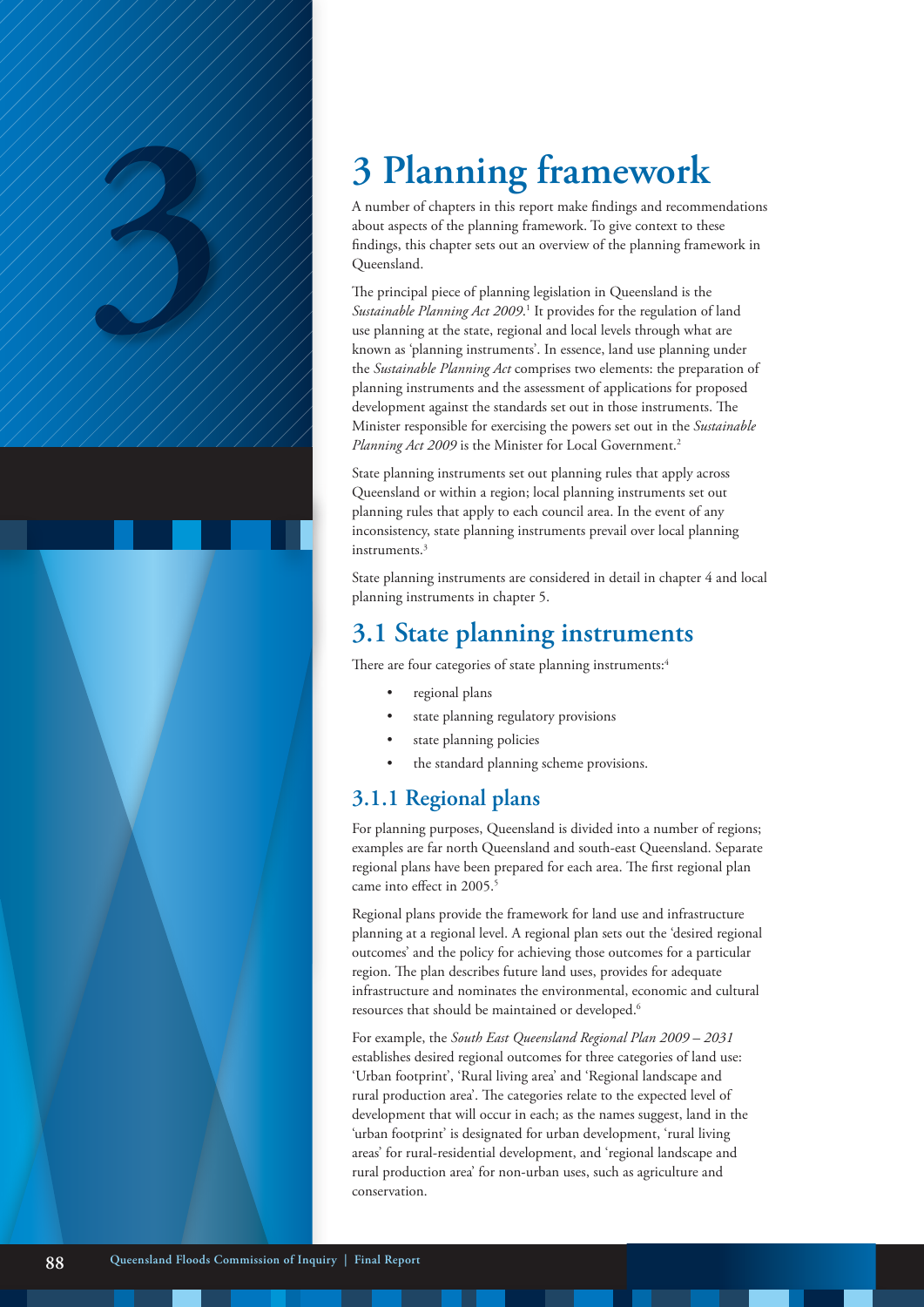Regional plans also identify growth centres, called 'regional activity centres': areas where growth is encouraged. For example, Goodna is marked as a major regional activity centre in the *South East Queensland Regional Plan 2009 – 2031*. <sup>7</sup> Regional plans are discussed in more detail in section 4.4.

Local planning instruments must be amended to reflect a regional plan.8 In the absence of that amendment, development applications must be assessed against the regional plan9 as well as the local planning instrument.

# **3.1.2 State planning regulatory provisions**

A state planning regulatory provision is a type of planning instrument that the Minister may make,<sup>10</sup> for purposes identified in the *Sustainable Planning Act*, in relation to any area in Queensland.<sup>11</sup> State planning regulatory provisions can be used, among other things, to implement regional plans.12 In that case, the state planning regulatory provision will contain the operative provisions of the regional plan setting out the rules that regulate how the regional plan is implemented in practice. It might, for example, prohibit the making of certain development applications, such as an application for urban development outside of the urban footprint.

# **3.1.3 State planning policies**

State planning policies are planning instruments that are made to protect and regulate matters known as 'state interests'.

A 'state interest' is defined by the *Sustainable Planning Act 2009* as 'an interest that the Minister considers affects an economic or environmental interest of the State or a part of the State, including sustainable development; or an interest that the Minister considers affects the interest of ensuring there is an efficient, effective and accountable planning and development assessment system'.13 Examples of state interests include koala conservation, management of acid sulfate soils, coastal management and the management of good quality agricultural land.

State Planning Policy 1/03: *Mitigating the Adverse Impacts of Flood, Bushfire and Landslide* is the state planning instrument most relevant to flood. It was made under the now-repealed *Integrated Planning Act 1997*, and continues as a state planning policy under the *Sustainable Planning Act 2009*. 14

Councils should ensure their planning schemes reflect state planning policies. If a planning scheme does not reflect a state planning policy, the state planning policy will apply in assessing development applications,<sup>15</sup> together with the criteria in the planning scheme.

# **3.1.4 Standard planning scheme provisions**

The standard planning scheme provisions, known as the 'Queensland Planning Provisions', are made by the Minister for Local Government. They act as template planning scheme provisions and are intended to provide a consistent structure for all planning schemes across Queensland. To that end, the Queensland Planning Provisions provide standardised definitions, zones, overlays, and development assessment codes.

More detailed information about the Queensland Planning Provisions is in section 4.3.

# **3.2 Local planning instruments**

Local planning instruments regulate land use at the council level and include:16

- planning schemes
- planning scheme policies
- temporary local planning instruments.

Local planning instruments are considered in more detail in chapter 5.

## **3.2.1 Planning schemes**

The planning scheme is the principal planning instrument for regulating development in Queensland. Planning schemes regulate which development must be assessed before it can be undertaken, the type of assessment required and the criteria used in an assessment.17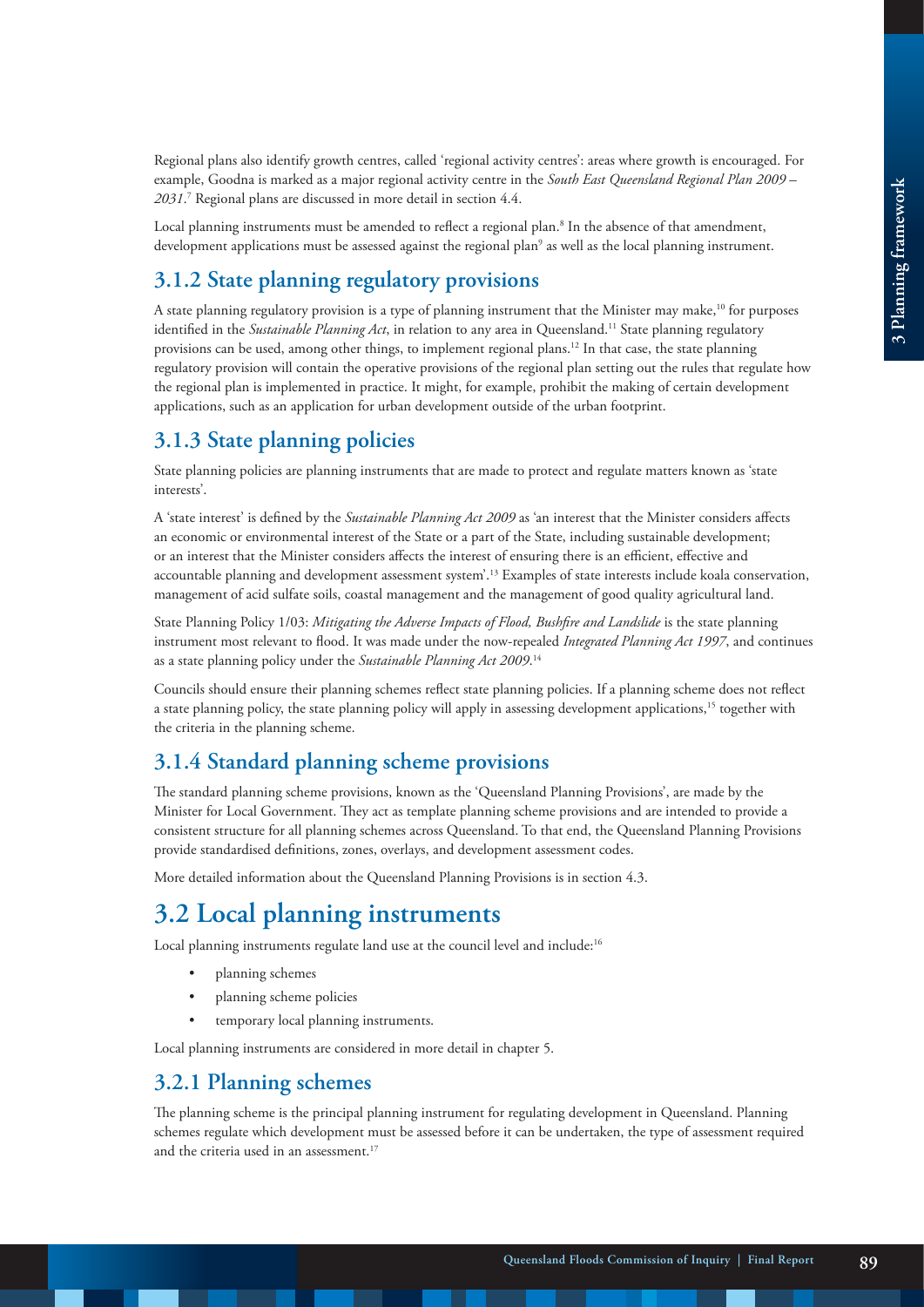#### The process for making a planning scheme is set out in the *Sustainable Planning Act 2009* and the Statutory Guideline 01/12 *Making and amending local planning instruments*. 18

The *Sustainable Planning Act* contains a list of matters that a planning scheme must address in order to provide an integrated planning policy for a council region.19 However, flooding considerations are not included (or at least not expressly) in this list.When drafting planning schemes, councils must consider the 'core matters' listed in the Act: land use and development, infrastructure and valuable features.<sup>20</sup> Again, they do not include any explicit requirement to consider flooding. The Queensland Government Planner suggested, in evidence before the Commission, that flooding might fall within the term 'valuable feature'<sup>21</sup> (as concerning 'resources or areas ... of ecological significance'), but that seems a rather tenuous connection. It might be argued, however, that flooding is a development constraint and thus part of the core matter of 'land use and development'.

If there is an inconsistency between a regional plan and a planning scheme (or another planning instrument), the regional plan prevails.22 Similarly, if there is an inconsistency between a state planning policy and a planning scheme (or another local planning instrument), the state planning policy prevails.<sup>23</sup>

A planning scheme regulates land use and development primarily through a system of zones, often represented as different areas on a map. Land is allocated a zone (such as a residential zone) in the planning scheme. Zoning is the principal means by which planning schemes establish the type of assessment which a development application should undergo: different rules apply to each zone. Overlay maps are also included in planning schemes; these maps depict extra information superimposed on zoning maps. The various parts of a planning scheme and how they operate are explained further in section *4.3 Queensland Planning Provisions;* for an explanation of the development assessment process see *3.3.2 Development assessment*.

Planning schemes prepared under the *Sustainable Planning Act* must be consistent with the Queensland Planning Provisions (the standard planning scheme provisions).<sup>24</sup> This requirement does not apply to planning schemes prepared under the repealed *Integrated Planning Act 1997*, which was the legislation in force before the *Sustainable Planning Act*. If the Queensland Planning Provisions are amended, a planning scheme made under the *Sustainable Planning Act 2009* must be amended within 90 days to reflect the change.<sup>25</sup>

In 2008, councils across Queensland were amalgamated in order to create larger local government areas. As a result, most councils are now responsible for the administration of a number of planning schemes. Each of these planning schemes is likely to be underpinned by different information and, as a result, may approach flood differently. For example, Bundaberg Regional Council administers the Kolan Shire Planning Scheme 2006, Isis Shire Planning Scheme 2007, Burnett Shire Planning Scheme 2006 and the Bundaberg Planning Scheme 2004; these planning schemes have varying standards and criteria to address flood and development.

The Queensland Government envisages that with time, and as planning schemes are reviewed,<sup>26</sup> each council will prepare a single planning scheme in accordance with the Queensland Planning Provisions to cover the whole of its area.27

## **3.2.2 Planning scheme policies**

A planning scheme policy is a policy made by a council to support its planning scheme.<sup>28</sup>

Substantive planning content should be contained in the planning scheme, not the policy. The planning scheme policy supports the planning scheme by among other things:

- stating the information a council may request as part of a development application, such as a flood study
- containing standards identified in a planning scheme code, for example construction standards or flood hazard standards
- including guidelines or advice about how to satisfy assessment criteria in a planning scheme, including, for example, those relating to flooding.<sup>29</sup>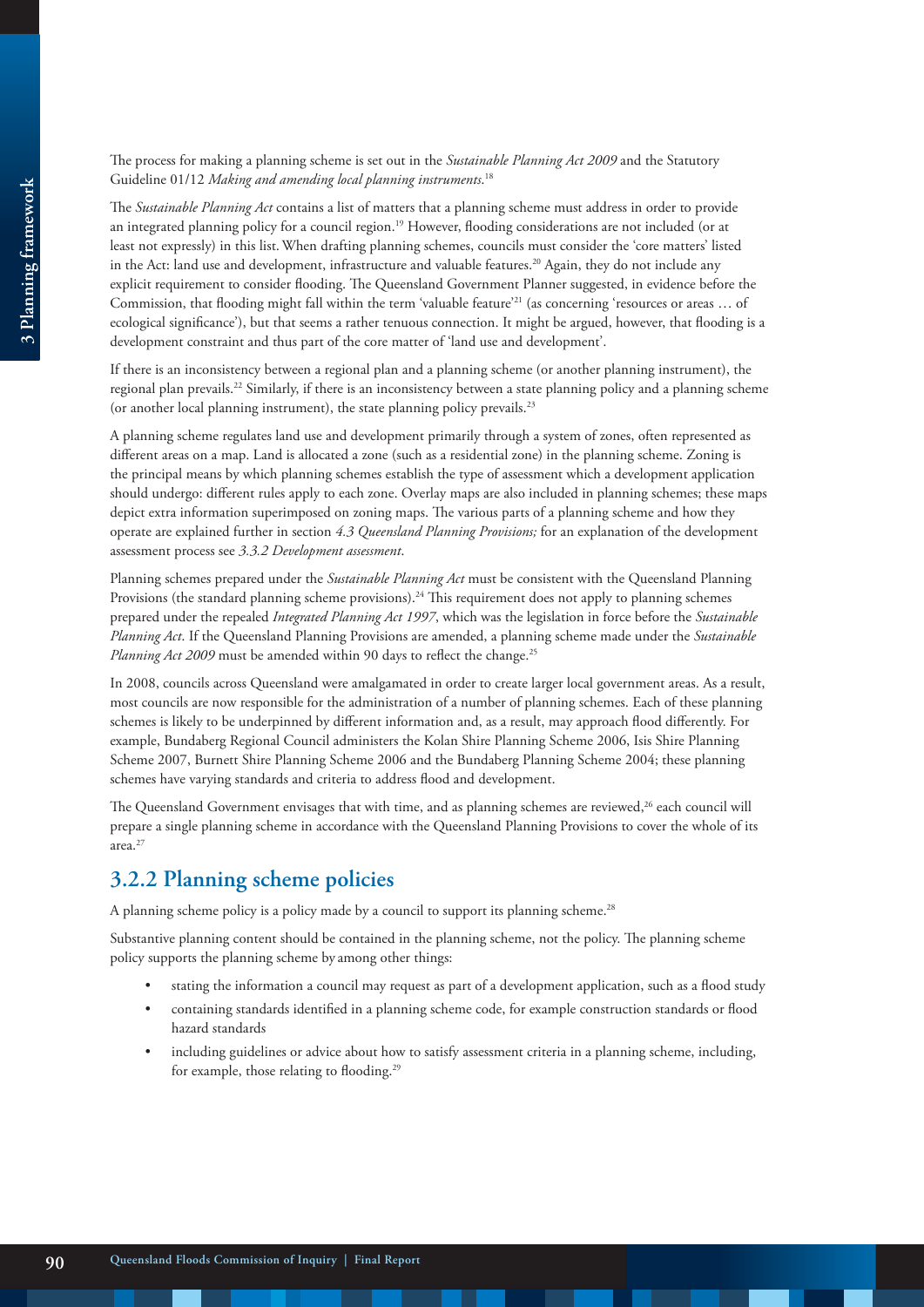# **3.2.3 Temporary local planning instruments**

A temporary local planning instrument is a tool councils can use to temporarily suspend and replace part of a planning scheme. It does not amend the planning scheme and will expire after 12 months.<sup>30</sup>

For example, after the 2010/2011 floods, the Department of Local Government and Planning worked with councils to develop temporary local planning instruments to help resolve rebuilding and development issues in flood affected areas.31

More detailed information on temporary local planning instruments is found in chapter *5 Local planning instruments*.

# **3.3 Types of development and development assessment**

# **3.3.1 Categories of development**

The *Sustainable Planning Act 2009* provides for a number of categories of development:

- exempt development
- self-assessable development
- development requiring compliance assessment
- assessable development (which is further categorised into code assessable and impact assessable development)
- prohibited development.<sup>32</sup>

The category of development will determine whether the development needs to be assessed before it can be undertaken and how that assessment will occur. Each category of development is explained in more detail below.

### **Exempt development**

Exempt development does not require any development approval to proceed.33 It is defined in the *Sustainable Planning Act* as being a type of development that is not assessable, self-assessable or prohibited development or development requiring compliance assessment.<sup>34</sup>

The *Sustainable Planning Regulation* lists types of exempt development.35 The list includes operational work that the Queensland Government is authorised to do under another state law;<sup>36</sup> an example would be the placement of fill for the purposes of building a state highway. This type of exempt development is the subject of further consideration in section *7.6 Placement of fill in the floodplain*.

### **Self-assessable development**

Self-assessable development means the person undertaking the development is responsible for ensuring that it complies with all applicable codes.<sup>37</sup> The council is not involved; it is a self-regulating process.

An example of development that may be self-assessable is the addition of a verandah to a house. This may not require a development approval but may nevertheless need to comply with requirements of a code, such as a requirement that the verandah be constructed no closer than a certain distance from the boundary of the property.

### **Development requiring compliance assessment**

Development requiring compliance assessment does not require a development approval, but must be authorised by a compliance permit<sup>38</sup> granted by a council.<sup>39</sup>

This type of development concerns prescribed (usually simple) types of development in particular areas. The compliance assessment process allows councils to assess technical aspects of a development before it proceeds.

### **Assessable development**

Assessable development is development for which development approval is needed before it can proceed.<sup>40</sup>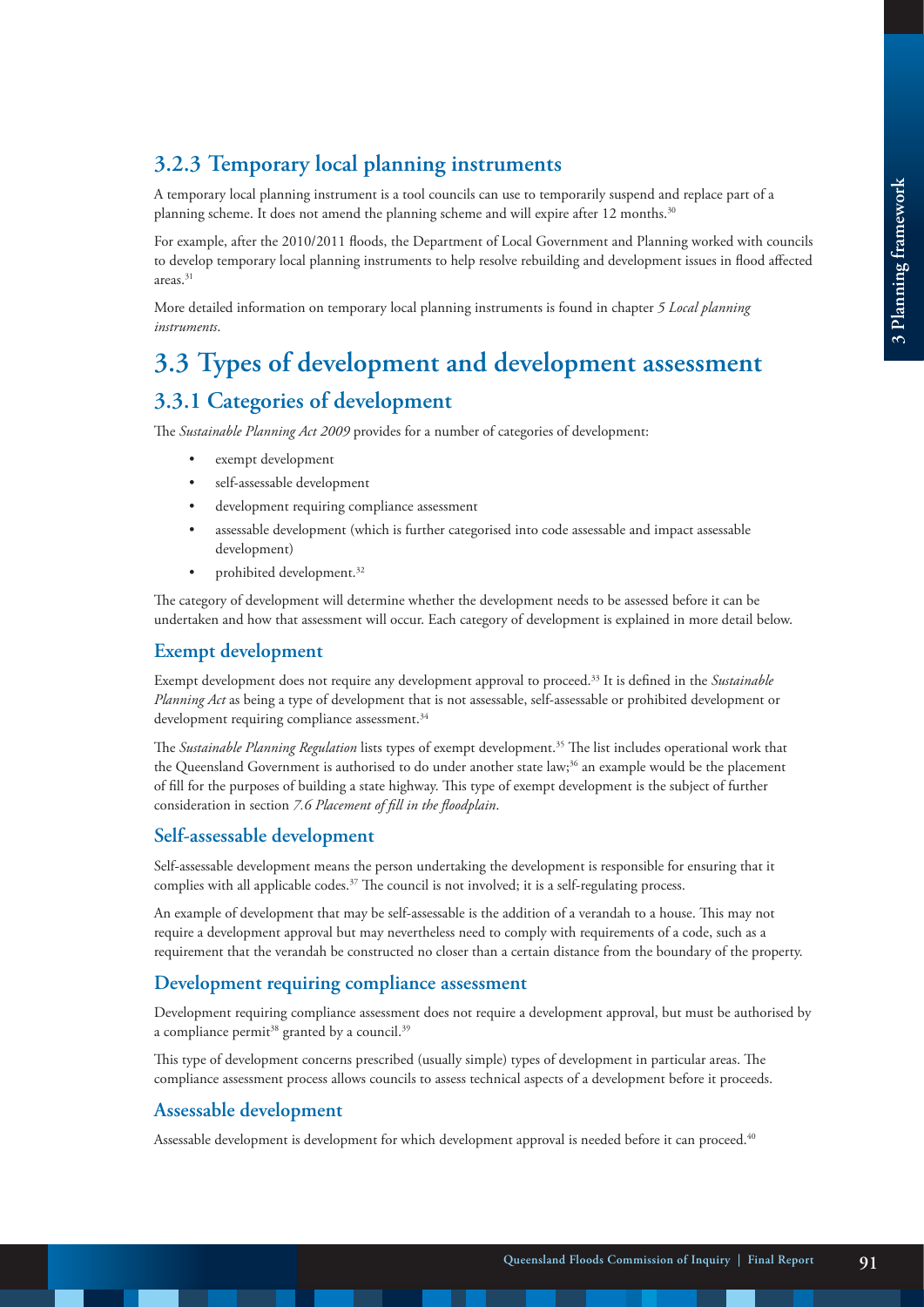In order to obtain a development approval, the applicant submits to council<sup>41</sup> a development application that then must undergo the assessment procedure stipulated in the *Sustainable Planning Act*. This may involve 'code assessment', 'impact assessment', or both.

Code assessment involves a basic assessment of the information contained in the application against the applicable assessment criteria set out in codes in a planning scheme. The application must also be assessed against other matters specified in the Act; including any state planning instruments, such as a state planning policy.<sup>42</sup>

If an applicant meets the criteria in the codes, the council may give a development approval that authorises the development to take place.

Impact assessment applies where it is anticipated that the development may affect the surrounding area in a way that requires closer scrutiny; for example, where an industrial development is proposed in a residential area. The prospective 'impact' on the surrounding area means that the application is subject to more intense consideration. It must be assessed against the whole planning scheme, including not just the codes, but also broader statements of intent and policy in the planning scheme, and against other matters referred to in the *Sustainable Planning Act 2009,*43 including state planning instruments. Impact assessable development is required to undergo a 'notification stage' (discussed further at 3.3.2).

### **Prohibited development**

Prohibited development is, self-evidently, development that is prohibited: no application can be made to authorise it.<sup>44</sup>

### **3.3.2 Development assessment**

Applications for assessable development are generally, but not always, assessed by the responsible council.<sup>45</sup> In the usual case, the council receives an application seeking approval for a type of development, assesses and decides it. There are up to five stages in the assessment process:

- application stage
- information and referral stage
- notification stage
- decision stage
- compliance stage.

Each of these stages is described in more detail below.

The application stage involves lodging an application with the assessment manager. The application must meet certain legislative requirements in order to progress to subsequent stages.46 If it does not, the assessment manager must give the applicant a notice that sets out how to fix the application so that it will meet those requirements.

The second stage is the information and referral stage. At this stage the assessment manager requests any further information necessary to complete the assessment. The application is also, at this stage, sent to 'referral agencies' for their assessment. Referral agencies are bodies that have an interest in some aspect of the type of development that is being considered; typically they are Queensland Government departments. For example, the Department of Transport and Main Roads may assess the traffic impacts of a development on a main road.<sup>47</sup> Referral agencies, like the assessment manager, are able to make information requests and assess certain aspects of the application.

The third stage is the notification stage, when a development application is put to the public for comment. The notification stage applies to impact assessable development. By making a submission on a development application, members of the public can secure a right to appeal the assessment manager's decision to the Planning and Environment Court (a specialist court constituted by District Court judges).

In the decision stage, the assessment manager must decide to approve all or part of the application, approve all or part of the application with conditions, or refuse the application.

The compliance stage is only applicable to compliance assessment. Here, the decision is made whether to grant the applicant a compliance permit, the document which authorises the development.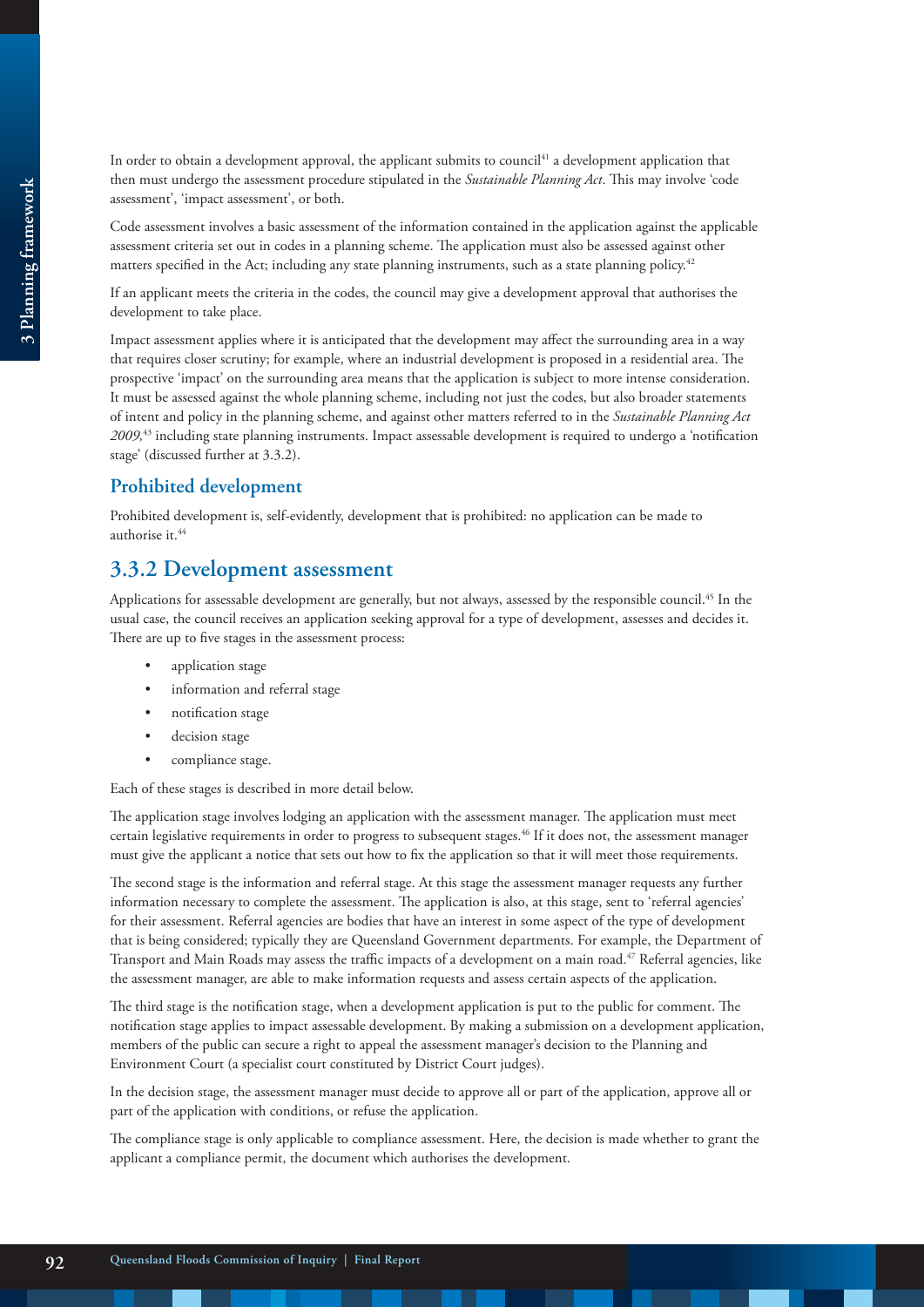# **3.3.3 Referral agencies**

As explained earlier, referral agencies are bodies that have an interest in certain aspects of development. They include Queensland Government agencies, government owned corporations and certain private sector corporations. For example, vegetation management is overseen by the Department of Environment and Resource Management (DERM); some development applications that involve vegetation management are referred to DERM during the development assessment process for assessment and comment.

There are two types of referral agencies: concurrence agencies and advice agencies.<sup>48</sup>

Concurrence agencies have the power to direct the outcome of an application, by requiring that development conditions be imposed on any approval, or directing that the application be refused.<sup>49</sup> A concurrence agency may also ask an applicant for further information about an application.

Advice agencies provide non-binding advice to an assessment manager.<sup>50</sup> Advice agencies only provide advice in their areas of expertise; for example, the Department of Transport and Main Roads might provide advice on the impact of the development on roads, but would not comment on its impact on the electrical network.

The referral process's purpose is to streamline the development application system by allowing more than one regulatory entity to assess the development application at the one time.<sup>51</sup>

There is currently no referral agency with respect to flood.<sup>52</sup> As a part of its inquiries, the Commission considered whether a 'flood referral agency' should be established.

The Queensland Government Planner's view was that the referral of a development application to an entity set up for the purpose of assessing flooding issues would not be necessary if planning schemes contained adequate controls.53 The absence of a referral trigger does not prevent a council from seeking advice from a particular Queensland Government department on an ad hoc basis.<sup>54</sup> Queensland Government departments also have an opportunity to consider the planning mechanisms proposed for a scheme as part of the procedure for making a planning scheme. This involvement is addressed in more detail in section *4.1 State Planning Policy 1/03*.

The Commission considers that the introduction of a 'flood referral agency' would place an unnecessary burden on the development process and on Queensland Government resources.<sup>55</sup>

# **(Endnotes)**

- 1 The *Sustainable Planning Act 2009* replaced the now repealed *Integrated Planning Act 1997*.
- 2 Schedule, *Administrative Arrangements Order (No.2) 2011*.
- 3 Sections 19(1), 26(3), 43 and 53, *Sustainable Planning Act 2009*.
- 4 Section 15, *Sustainable Planning Act 2009*.
- 5 Exhibit 532, Statement of Gary White, 2 September 2011 [p5: para 25].
- 6 Section 28, *Sustainable Planning Act 2009*.
- The State of Queensland (Queensland Department of Infrastructure and Planning), *South East Queensland Regional Plan 2009-2031,*  July 2009 [p32].
- 8 Section 29(2), *Sustainable Planning Act 2009*.
- 9 Sections 313(2)(b), 314(2)(b) and 316(4)(c)(ii), *Sustainable Planning Act 2009*.
- 10 Or in some instances, the Minister jointly with another 'eligible' Minister who is responsible

for administering the subject matter of the state planning regulatory provision, see: Section 20(3), *Sustainable Planning Act 2009*.

- 11 Section 20(1), *Sustainable Planning Act 2009*.
- 12 Sections 16 and 20, *Sustainable Planning Act 2009*.
- 13 Schedule 3, *Sustainable Planning Act 2009*.
- 14 Section 773, *Sustainable Planning Act 2009*.
- 15 Sections 313(2)(d), 314(2)(d) and 316(4)(c)(iii), *Sustainable Planning Act 2009*.
- 16 Section 77, *Sustainable Planning Act 2009*.
- 17 These matters are also dealt with, to a much more limited extent, in the *Sustainable Planning Regulation 2009* and in regional plans.
- 18 Section 117(1), *Sustainable Planning Act 2009*; Section 5, *Sustainable Planning Regulation 2009*.
- 19 Sections 79, 88 and 89, *Sustainable Planning Act 2009*.